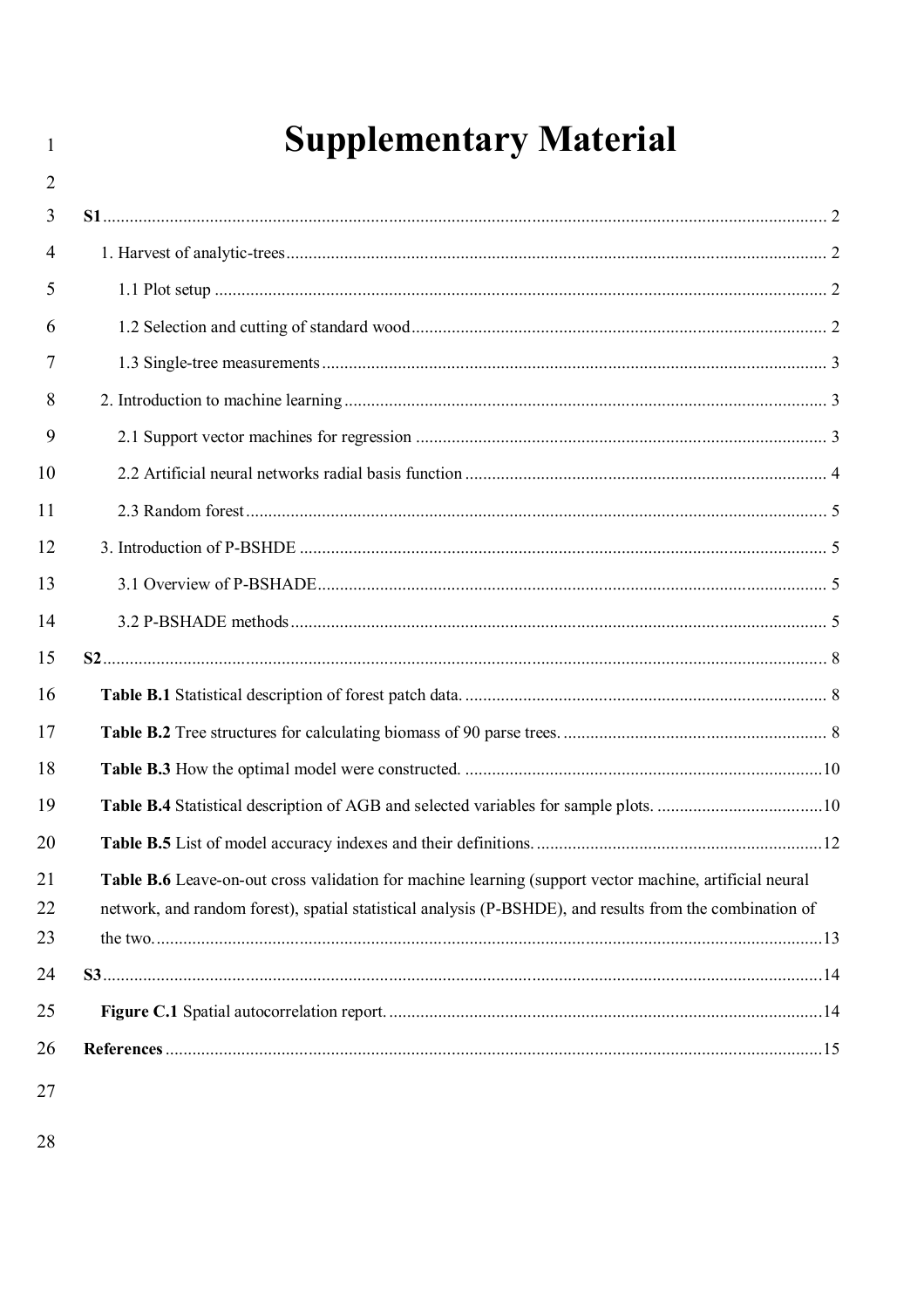# **S1**

#### **1. Harvest of analytic-trees**

#### **1.1 Plot setup**

 The purpose of plot selection was to establish fixed and permanent plots representing regional *Eucalyptus* growing conditions and to provide analytic-tree data on the single-tree scale with adequate consideration of spatial heterogeneity. Patches were selected first and met the following six conditions: (1) patch records were available from FMPI data for 2009, (2) forest stand classification was classified as timber or commercial forest, (3) forest patches were disturbance free during the last seven years, including but not limited to logging, fire, and pests, (4) forest patches were not replanted, (5) patches contained closed-canopy forests, and (6) patches were not mixed stands, but monocultures. Based on these six conditions, 2980 *Eucalyptus* patches in the FMPI data were selected. Fixed and permanent plots were established. The 2980 selected patches were divided into ten groups based on forest age. Each stand group was planted at the same time. We calculated the mean basal area for each group as the basis for fixed plot selection, which was obtained from specified plot design and sampling procedures. In parallel, we considered site conditions, forest use, and forest origin (natural vs. man-made), and 43 subsequently established 30 permanent square plots  $20 \text{ m} \times 20 \text{ m}$  in area. We recorded fixed-plot conditions by assigning a code to each fixed plot and recorded the environmental conditions, including the following direct and indirect attributes: age, community structure, canopy density, and understory shrub conditions. Finally, a full tree survey was done in each 46 fixed plot. The following measures were obtained: DBH  $\geq$  8 cm in diameter for every tree, tree height, and other tree attributes.

#### **1.2 Selection and cutting of standard wood**

 Standard wood was selected following a full tree survey. The following selection criteria were used: (1) Wood must be located within the plot; the stems were representative of the plot, with no disturbances (e.g., pests, fire, or anthropogenic activities) and the wood was healthy and not across plot border. (2) Based on full tree survey data, a tree sampling method was used to calculate average basal area, with three trees closest to the average values being selected (i.e., standard trees). These standard trees were cut down and the average biomass was calculated and multiplied by the stems per unit area to obtain the total *Eucalyptus* biomass per unit area.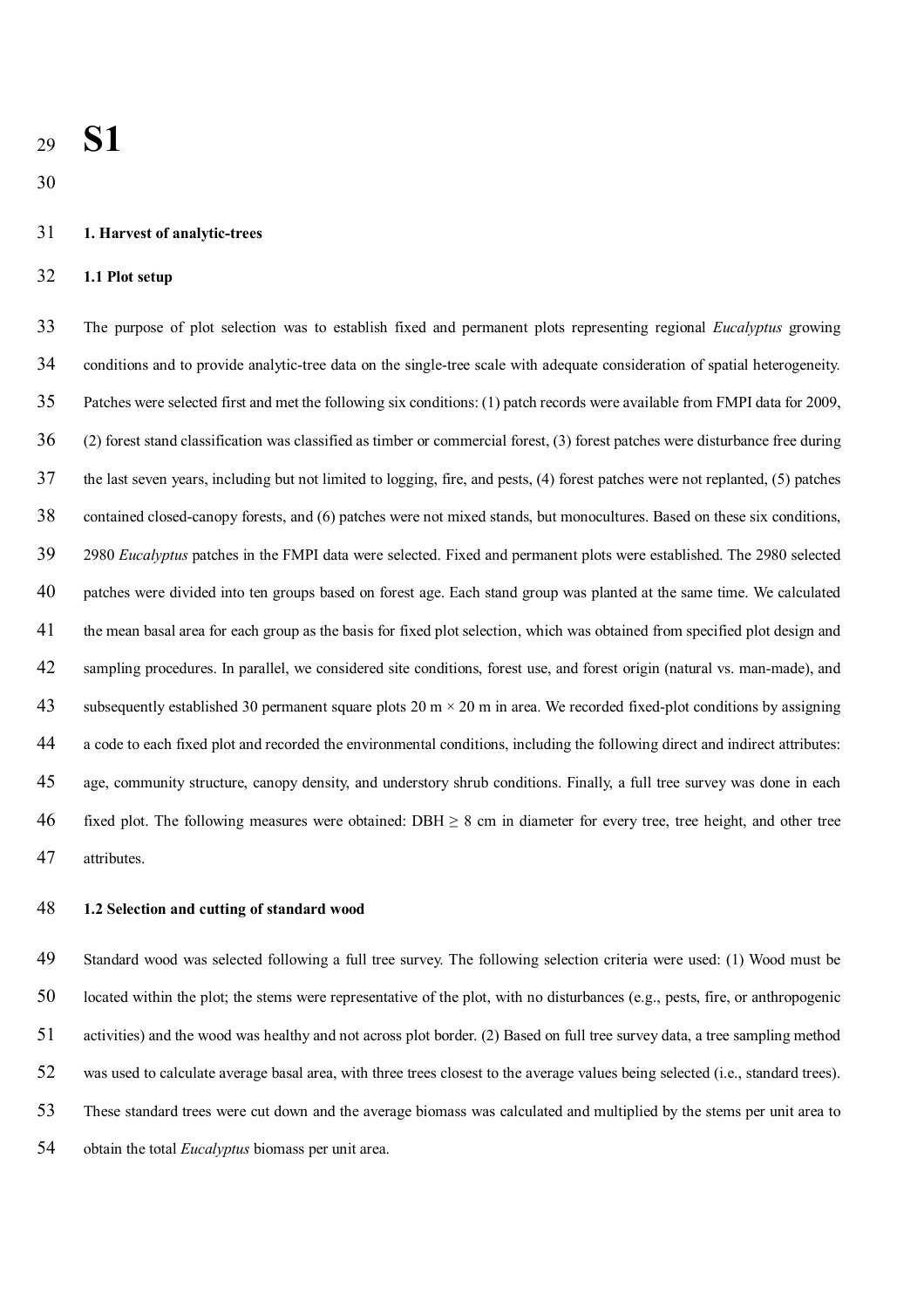#### **1.3 Single-tree measurements**

 Aboveground biomass was divided into three tissue types: stems, branches, and foliage. Four to six branches were systematically sampled from each tree at regular intervals over the entire crown length. Foliage was collected from each of the sampled branches. The stem was sectioned into meter-long pieces by using a chainsaw.

 For each tree, all roots with a diameter greater than 2 mm were collected. Coarse roots (>2 mm diameter) were gathered, starting at the stump and following the roots to their end. The tree density in the plots was high, and much of the root growth was shallow and lateral; therefore, it was difficult to distinguish the fine roots of one tree from those of adjacent 62 trees. Consequently, large soil blocks  $(1 \text{ m}^3 \text{ each})$  were excavated around each target tree. This block size was selected based on the assumption that any fine foreign roots collected within the block were balanced with intrinsic fine roots remaining in the soil. Fine roots were not collected outside of the blocks. All roots were extracted in the laboratory from each soil block by wet sieving, and 0.2–2 cm diameter roots were isolated by hand.

 The fresh weight of three tissue types was obtained in the field, and 500 g of each sample (i.e., stems, branches, and foliage) were placed in plastic bags. The samples were maintained under refrigeration during transportation to the laboratory. Fresh 68 samples were oven dried at 85 °C to determine the constant dry weight. Therefore, stand biomass (mg/ha) was calculated based on total tree number.

#### **2. Introduction to machine learning**

#### **2.1 Support vector machines for regression**

 A support vector machine (SVM) is a kind of categorized algorithm that improves the generalized machine learning ability by minimizing structural risks, so as to minimize the empirical risk and confidence intervals. In this way, it can achieve adequate statistical trends from a limited sample quantity. Compared with traditional machine learning methods, SVM adopts the principles to minimize structural risks. Along with minimizing sample point errors, SVM simultaneously narrows the upper bound of generalized error in the model so as to improve the generalization ability of the model and to solve the problems of excessive model learning, nonlinearity, and dimensionality (Ukil, 2002). The specific mathematical expression of a SVM is as follows:

The definition of a straight line is

81  $y(x) = w^T x + b.$  (A.1)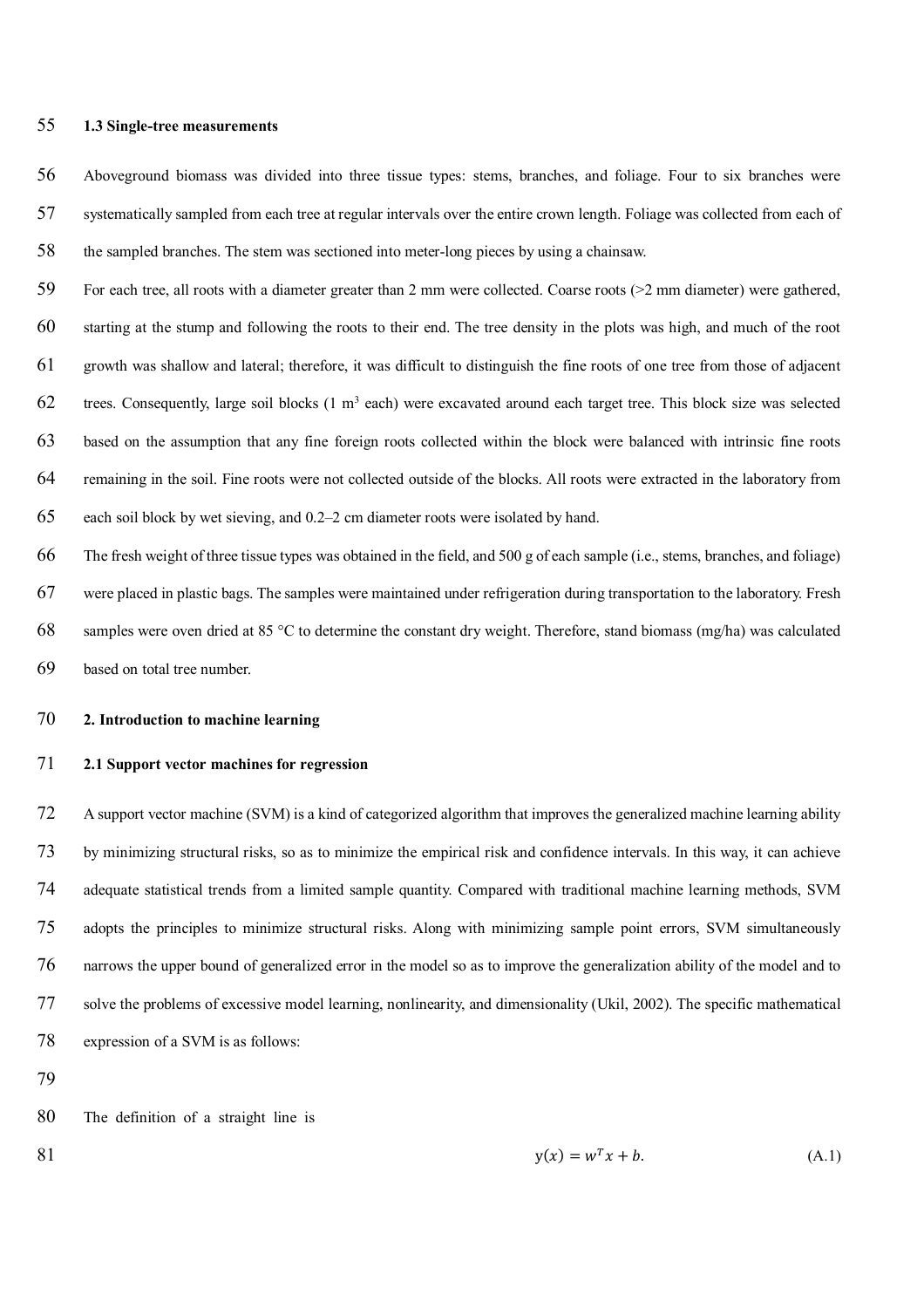82 The distance from any point x to this straight line is

83 
$$
\frac{1}{||w||}(w^T x + b).
$$
 (A.2)

84 The information of *N*th training point (point coordinates, and class A or B) is recorded as  $(x_i, y_i)$ 

85 The above expression is

86 
$$
\arg \max_{w,b} \left\{ \frac{1}{||w||} \min_n [y_i(w^T x_i + b)] \right\}.
$$
 (A.3)

87 Taking longitude, DBH, tree height, and forest age as the selection characteristics, and using the biomass data of 30 plots 88 as model training samples, the classification model of SVM is trained by using a C-classification method. The Gaussian 89 inner product function serves as the kernel function.

### 90 **2.2 Artificial neural networks radial basis function**

 The basic components of radial basis function artificial neural networks (RBF--ANNs) include an input layer, a hidden layer, and an output layer, which give the best approximation for nonlinear functions and the optimal global performance (Elanayar and Shin, 1994). The change from input layer space to hidden layer space is nonlinear, whereas the spatial transformation from hidden layer space to output layer is linear. The RBF network not only has good generalizability, but also requires less calculation. In general, its learning speed is faster than that of other algorithms, so it can usually avoid the lengthy process of iterative calculations found in the learning algorithm of BP neural networks and the possibility of falling into a local extremum. It has been widely used in many fields, such as meteorology (Nath et al., 2016), soil (Zakian, 2017), vegetation (Hilbert and Ostendorf, 2001), and engineering control (Sarimveis et al., 2004). Its methods are as follows:

99 
$$
R_j^u = exp\left[\frac{1}{2}\sum_{k=1}^N \left(\frac{x_k^u - c_{jk}}{\sigma_j^2}\right)^2\right],
$$
 (A.4)

100 
$$
V_j^u = \frac{R_j^u}{\sum_{j=1}^L R_j^u}
$$
 (A.5)

101 
$$
Q_j^u = \sum_{j=1}^L W_j^u V_j^u \tag{A.6}
$$

102

103  $X_k$  is the input of input layer  $C_{jk} = (C_{j1}, C_{j2}, ..., C_{jn})$ , T is the center of gravity for the basis function,  $\sigma_j$  is the width of the 104 basis function,  $R^u_j$  is the Gaussian-type radial basis function,  $V_j^u$  is the normalized radial basis function, L is the number 105 of hidden layer units,  $X_k^u$  is the input mode,  $O_i$  is the output from the output layer,  $V_j$  is the output from the hidden layer,  $106$  and  $W_i$  is the right of connection from the hidden layer units to the output layer units.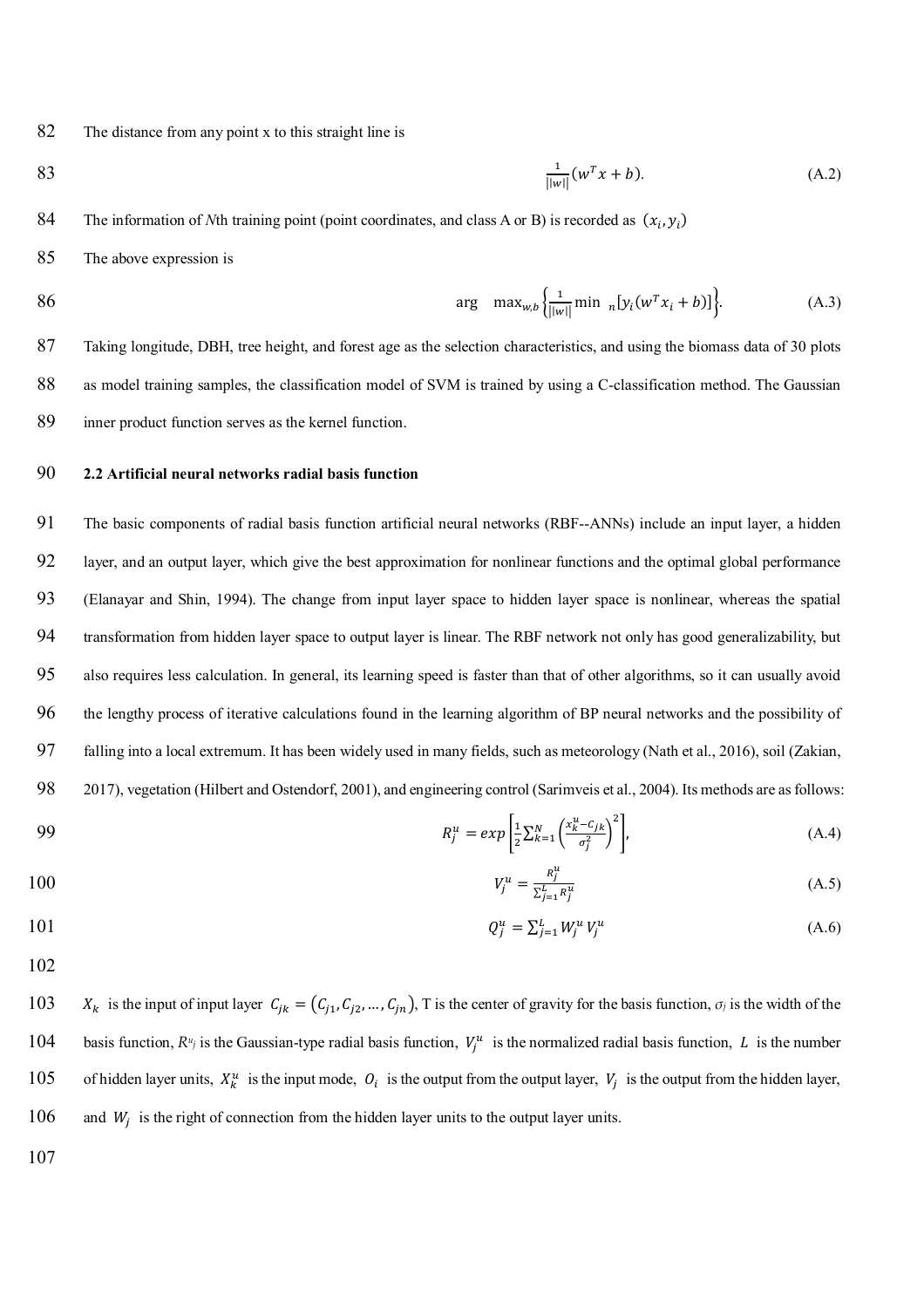#### **2.3 Random forest**

 Random forest (RF) is one of algorithm models and is a relatively new machine learning technique. Random forest is a data mining method developed by Breiman in 2001. It is a modern classification and regression technology and is also a combination of self-learning technologies (Breiman, 2001). The idea of combinatorial learning is to integrate several individual classifiers when classifying new instances and to decide the final classification of the instances by combining the classification results of multiple classifiers, so as to achieve better performance than that achieved by single classifiers. If a single classifier is considered as a decision maker, the method of combinatorial learning is equivalent to a decision-making process involving multiple decision makers.

#### **3. Introduction of P-BSHDE**

#### **3.1 Overview of P-BSHADE**

 P-BSHADE is an extension of the BSHADE method, which stands for the best linear unbiased estimation (BLUE) model for biased-spatial-location data (Hu et al., 2013). With the BSHADE model, the spatial correlation and heterogeneity of target data can be added into the model by using prior knowledge (such as temperature and forest AGB). In addition, through the rectification treatment of sample points, the BLUE model can estimate the target subjects. The strategy of the algorithm is to transform the problem into one of solving for the extremum of a multivariate function with constraint conditions, followed by using the Lagrange multiplier method and the overall estimate to acquire the corresponding 124 parameters (Wang et al., 2011) (i.e., each sample in this method is given a certain weight, so that the variance between each sample and the true value is minimized to achieve the purpose of rectification).

 Based on the BSHADE method, P-BSHADE is a BLUE-based interpolation method that considers both temporal and spatial heterogeneity. It can use biased samples to deduce the corresponding attributes of regions with missing samples. Therefore, the P-BSHADE model has the following two characteristics and assumptions: (1) the spatial distribution of target data (such as temperature and forest AGB) is heterogeneous, and (2) the information of correlation and difference among the target data between forests (or sites) is also included in the operation of the model (Xu et al., 2013). The effectiveness of the P-BSHADE method has been tested by using data of the annual average temperature in China from 132 1950 to 2000 (Xu, 2013).

#### **3.2 P-BSHADE methods**

**a. Objective**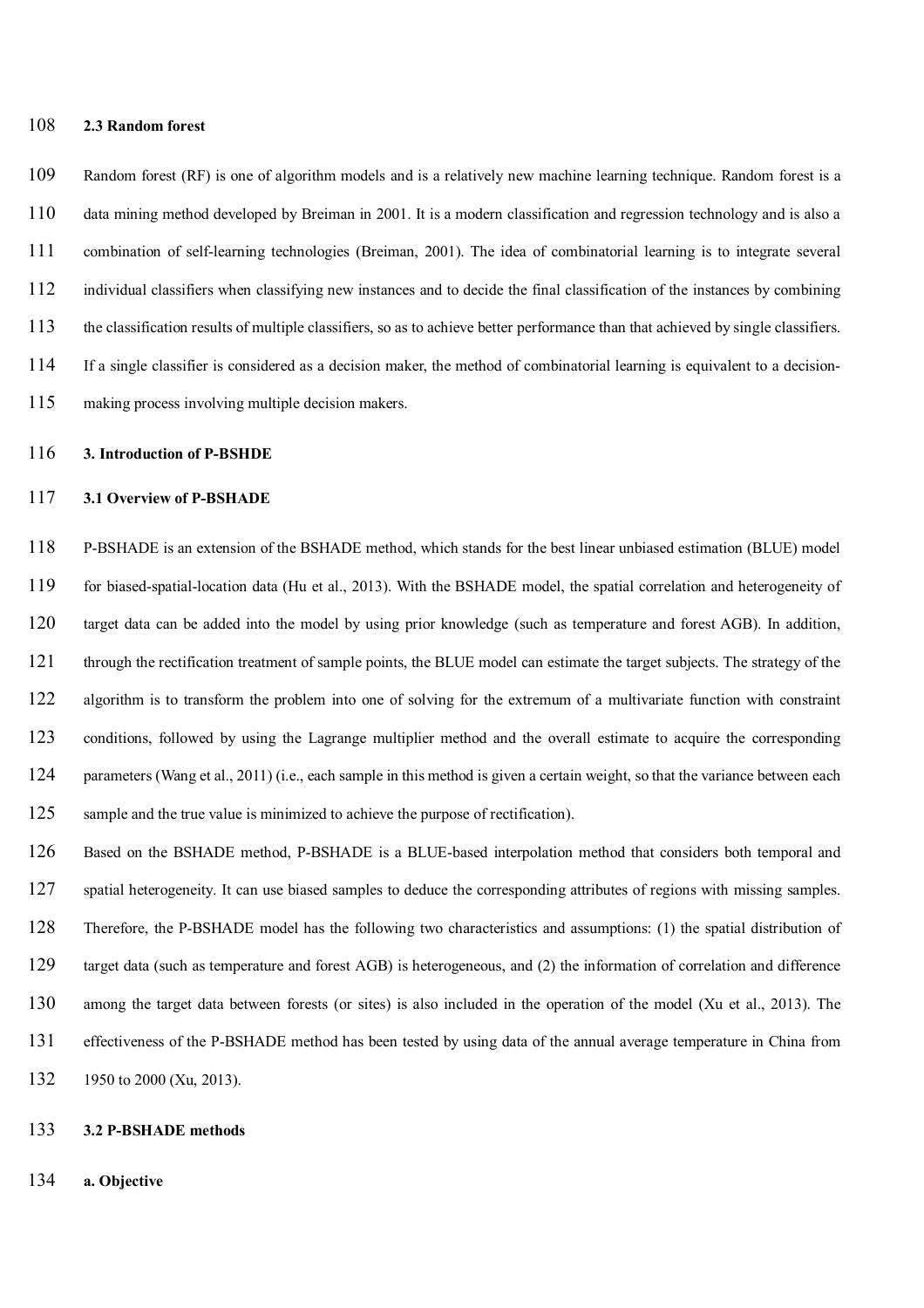The objective is to interpolate the AGB data of target sample plot (in modeling process) or of forest patch (in model application process) based on data acquired from other sample plots (in modeling process) or other forest patches (in model 137 application process). Here we introduce, in the modeling process, how to interpolate the AGB data of target sample plot. A theoretical description is

139  $\hat{y}_j = \sum_{i=1}^n w_{ij} y_i$ , (A.7)

140 where  $\hat{y}_j$  is the estimated AGB of the *j*th sample plot by P-BSHADE ( $j = 1 \sim 30$ ,  $n = 30$ ),  $y_i$  is the reference AGB of 141 the *i*th sample plot  $(i = 1 \sim 30, n = 30)$ ,  $w_{ij}$  is the weight (contribution) of *i*th reference sample plot AGB to the *j*th 142 sample plot AGB to be interpolated (when  $j = 1$ ,  $i = 2 \sim 30$ ; when  $j = 1$ ,  $i = 1$ ,  $3 \sim 30$ ). Appendix B gives a specific 143 description of the P-BSHADE and the algorithm formulas. As expected, the two properties of the estimate of Eq.(7) are 144 unbiased,

$$
E(y_j) = E(\hat{y}_j) \tag{A.8}
$$

146 and minimum estimation variance,

- 147  $min_w \left[ \sigma_{\hat{y}_j}^2 = E(\hat{y}_j y_i)^2 \right]$ , (A.9)
- 148 where E is the statistical expectation,  $\hat{y}_j$  is the estimate AGB of the target plot.

#### 149 **b. Ratio between target sample plot and other sample plots data**

150 The ratio between target sample plot and other sample plots data is one of the most important inputs for estimating target 151 sample plot AGB and is an index of heterogeneity in the AGB spatial distribution. The relationship between target sample 152 plot and other sample plots data can be expressed as

153  $b_{ij} E y_j = E y_i$ , (A.10)

154 In most cases, the AGB of two plots are not equal, and the relationship can be further expressed as the relative bias 155  $b_{ij}$  between the mathematical expectation of  $y_j$  and  $y_i$ . Considering Eq. (7), Eq. (10) can be written as

- 156  $\sum_{i=1}^{n} w_{ij} b_{ij} = 1$ , (A.11)
- 157 This equation is generally valid for nonhomogeneous conditions. Clearly, the determination of  $b_{ij}$  requires the coefficients 158  $w_{ii}$   $(i = 1, ..., n, j = 1, ..., n)$  to be calculated, which is addressed in the following section.

159

#### 160 **c. Estimation of weight**

161

162 The estimation problem is to find the weights  $w_{ij}$  that satisfy the unbiased condition and that minimize the estimation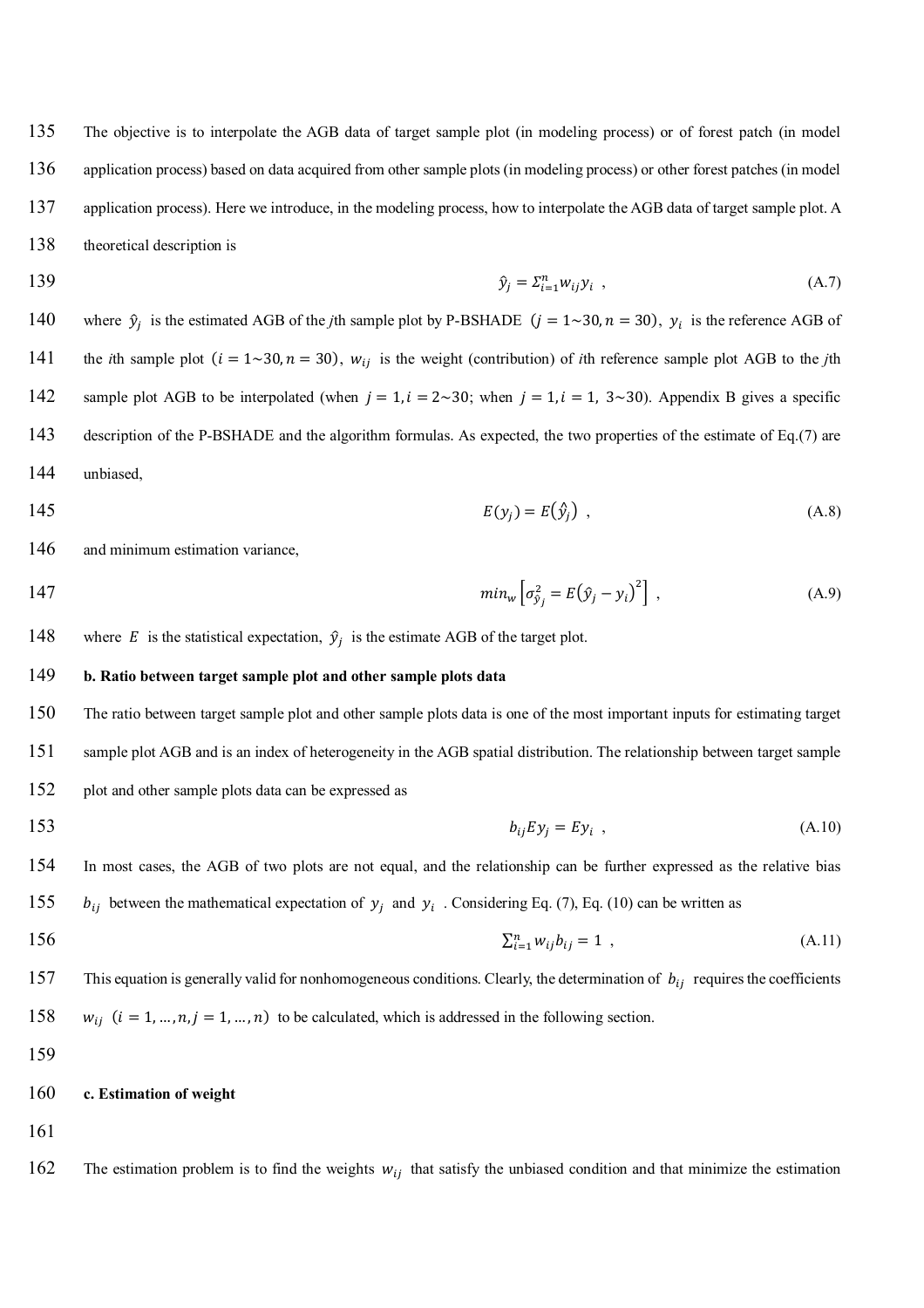163 variance:

164 
$$
\sigma_{\hat{y}_j}^2 = E(\hat{y}_j - y_i)^2 = C(\hat{y}_j \hat{y}_j) + C(y_i y_i) - 2C(\hat{y}_j y_i)
$$
(A.12)

165

# 166 These weights can be calculated by minimizing the estimation variance and taking into account the unbiasedness,

167  
\n
$$
\begin{bmatrix}\nC(y_1 y_1) & \cdots & C(y_1 y_n) & b_{1j} \\
\vdots & \ddots & \vdots & \vdots \\
C(y_n y_1) & \cdots & C(y_n y_n) & b_{nj} \\
b_{1j} & \cdots & b_{nj} & 0\n\end{bmatrix}\n\begin{bmatrix}\nw_{1j} \\
\vdots \\
w_{nj}\n\end{bmatrix} =\n\begin{bmatrix}\nC(y_1 y_j) \\
\vdots \\
C(y_n y_j)\n\end{bmatrix}
$$
\n(A.13)

168

169  $\mu$  is a Lagrange multiplier. The minimized variance in the estimation error can then be written as

170 
$$
\sigma_{y}^{2} = \sigma_{y_{i}}^{2} + \Sigma_{i=1}^{n} \Sigma_{k=1}^{n} C(y_{i} y_{k}) - 2 \Sigma_{i=1}^{n} w_{ij} C(y_{i} y_{j}) + 2 \mu (\Sigma_{i=1}^{n} w_{ij} b_{ij} - 1)
$$
 (14)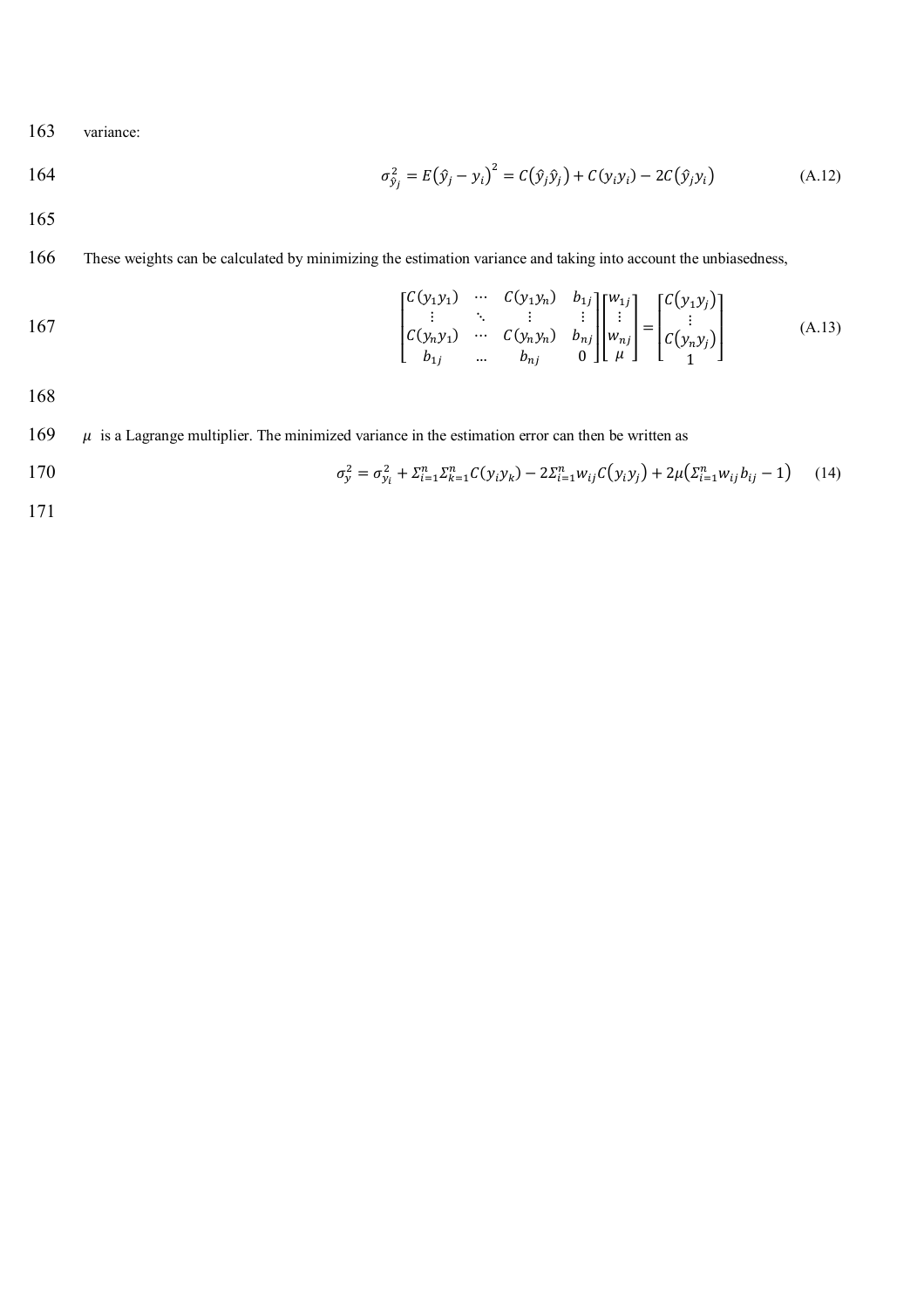- <sup>172</sup> **S2**
- 173
- 174
- 176

175 **Table B.1** Statistical description of forest patch data.

|                         | Number | Minimum | Maximum | Mean    | Standard deviation |
|-------------------------|--------|---------|---------|---------|--------------------|
| Age(a)                  | 2980   |         | 51      | 5.05    | 2.42               |
| Stand density(stems/ha) | 2980   | 135     | 3450    | 1377.63 | 241.10             |
| DBH(cm)                 | 2980   | 5.0     | 60.0    | 12.30   | 3.55               |
| Tree height $(m)$       | 2980   | 1.5     | 48.50   | 13.40   | 3.99               |

177 **Note:** Of the 2980 forest patches, for which the maximum age is 51 years, there were only 24 forest patches over 10 years,

178 all of which were identified as mature forest.

- 179
- 

180 **Table B.2** Tree structures for calculating biomass of 90 parse trees.

| Age            | DBH  | Height | Individual biomass (kg) | Age  | DBH  | Height | Individual biomass (kg) |
|----------------|------|--------|-------------------------|------|------|--------|-------------------------|
| (yr)           | (cm) | (m)    | Aboveground             | (yr) | (cm) | (m)    | Aboveground             |
| $\mathbf{1}$   | 3.3  | 4.3    | 1.9376                  | 6    | 15.0 | 20.8   | 82.2273                 |
|                | 3.0  | 4.0    | 2.2500                  |      | 15.3 | 20.8   | 99.3969                 |
|                | 3.2  | 4.3    | 1.8514                  |      | 15.0 | 21.1   | 102.5718                |
|                | 2.1  | 3.3    | 1.1061                  |      | 15.3 | 19.9   | 97.7377                 |
|                | 2.1  | 3.4    | 1.0697                  |      | 15.0 | 21.2   | 93.3897                 |
|                | 2.4  | 3.3    | 1.3143                  |      | 14.5 | 20.8   | 89.4676                 |
|                | 3.4  | 4.6    | 2.2976                  |      | 14.6 | 19.4   | 81.7034                 |
|                | 3.3  | 4.7    | 2.3782                  |      | 15.0 | 19.4   | 81.8693                 |
|                | 3.3  | 4.5    | 2.0494                  |      | 14.6 | 20.1   | 87.1974                 |
| $\overline{2}$ | 7.6  | 10.1   | 14.4861                 | 7    | 18.0 | 20.4   | 119.9316                |
|                | 8.0  | 8.5    | 14.7833                 |      | 17.8 | 20.8   | 106.3167                |
|                | 8.1  | 9.9    | 14.3030                 |      | 18.0 | 20.4   | 143.0096                |
|                | 7.2  | 10.5   | 12.1682                 |      | 16.7 | 20.0   | 113.6738                |
|                | 7.0  | 10.4   | 11.7154                 |      | 16.6 | 20.9   | 99.6045                 |
|                | 7.0  | 10.8   | 11.1324                 |      | 16.4 | 21.4   | 98.7499                 |
|                | 7.2  | 9.2    | 12.3033                 |      | 16.9 | 19.8   | 102.7874                |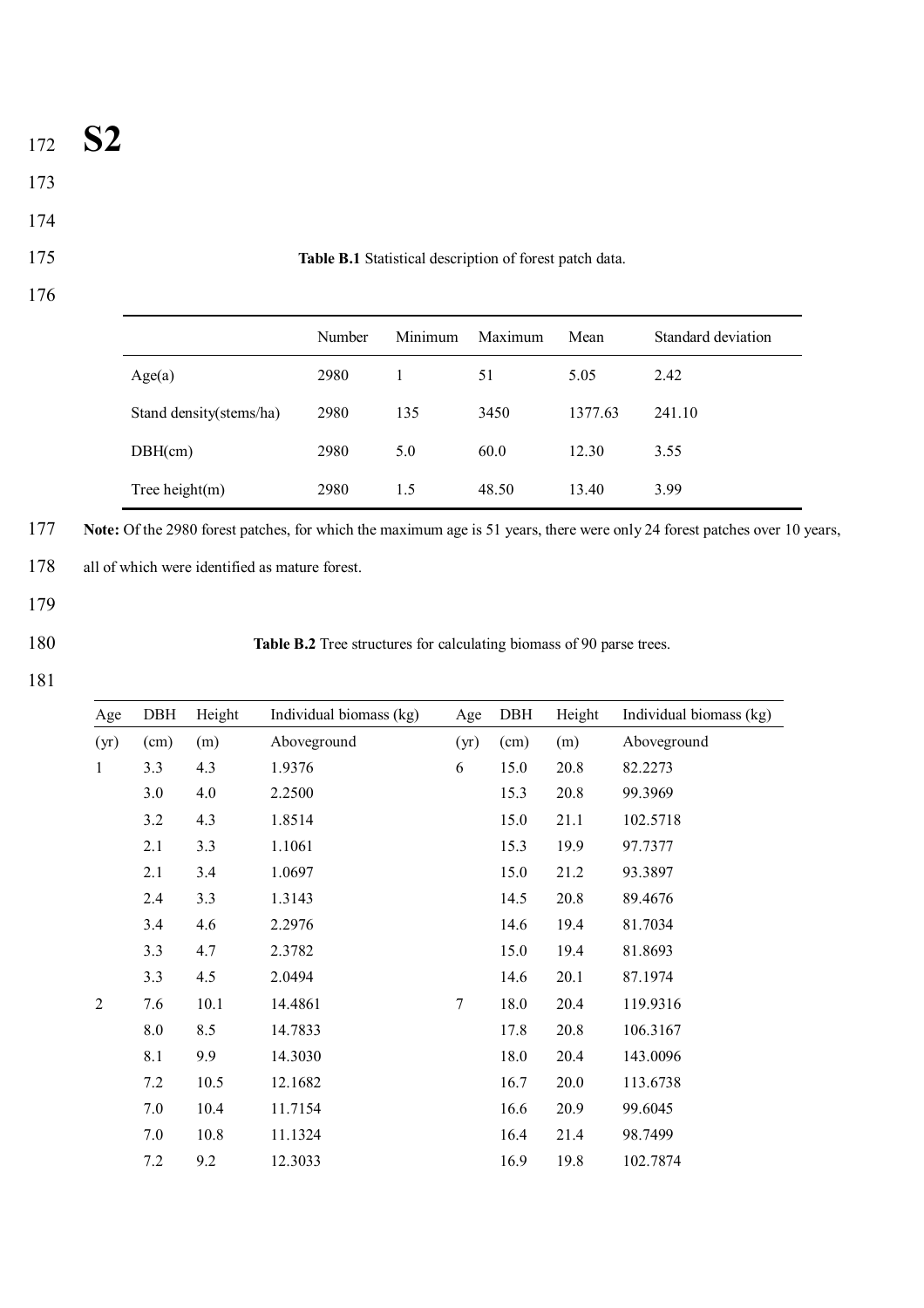|                | 7.2     | 9.5  | 11.0665 |         | 16.9 | 20.2 | 97.2996  |
|----------------|---------|------|---------|---------|------|------|----------|
|                | $7.0\,$ | 8.1  | 10.2483 |         | 15.6 | 20.3 | 89.5590  |
| $\mathfrak{Z}$ | 6.1     | 6.3  | 5.5350  | $\,8\,$ | 14.3 | 21.1 | 89.6489  |
|                | $7.0\,$ | 6.9  | 8.8532  |         | 14.5 | 19.8 | 72.6971  |
|                | 6.4     | 6.8  | 7.5987  |         | 14.0 | 19.2 | 90.9861  |
|                | 6.2     | 7.6  | 6.3156  |         | 16.4 | 19.7 | 99.4468  |
|                | 7.2     | 7.9  | 9.5706  |         | 16.4 | 20.1 | 97.8657  |
|                | 7.2     | 7.7  | 9.7457  |         | 17.2 | 21.2 | 112.4650 |
|                | 6.1     | 6.9  | 6.4039  |         | 14.0 | 17.7 | 63.5059  |
|                | 6.2     | 9.4  | 9.2803  |         | 15.0 | 20.3 | 81.3824  |
|                | 5.4     | 6.6  | 5.7853  |         | 14.9 | 19.3 | 84.1050  |
| $\overline{4}$ | 11.1    | 18.6 | 36.7169 | 9       | 16.9 | 25.5 | 110.3010 |
|                | 12.1    | 17.3 | 50.7412 |         | 17.2 | 25.1 | 146.4738 |
|                | 11.8    | 17.3 | 44.8078 |         | 17.5 | 24.5 | 130.5710 |
|                | 8.9     | 11.7 | 16.5647 |         | 16.1 | 23.5 | 117.4427 |
|                | 9.2     | 17.4 | 27.9658 |         | 15.8 | 22.9 | 106.7083 |
|                | $8.8\,$ | 15.2 | 24.5316 |         | 15.9 | 23.3 | 112.0993 |
|                | 13.2    | 17.9 | 56.0009 |         | 18.4 | 26.6 | 168.4229 |
|                | 13.1    | 18.2 | 58.7273 |         | 18.4 | 24.7 | 144.5210 |
|                | 12.4    | 17.8 | 51.5655 |         | 18.3 | 26.0 | 167.0830 |
| 5              | 13.2    | 19.7 | 62.9911 | $10\,$  | 18.2 | 27.0 | 136.6728 |
|                | 13.9    | 16.5 | 68.7846 |         | 18.5 | 25.0 | 163.4031 |
|                | 12.9    | 16.1 | 58.5322 |         | 18.2 | 26.2 | 150.9330 |
|                | 13.4    | 19.3 | 81.9325 |         | 14.0 | 18.5 | 69.9841  |
|                | 13.4    | 19.4 | 84.0987 |         | 13.9 | 22.1 | 76.9977  |
|                | 13.1    | 18.9 | 73.2317 |         | 13.9 | 24.0 | 91.4171  |
|                | 13.4    | 19.0 | 70.4283 |         | 17.6 | 23.8 | 118.4468 |
|                | 12.9    | 17.1 | 70.5207 |         | 17.6 | 22.2 | 149.1616 |
|                | 13.8    | 18.6 | 96.5537 |         | 17.6 | 25.6 | 138.2509 |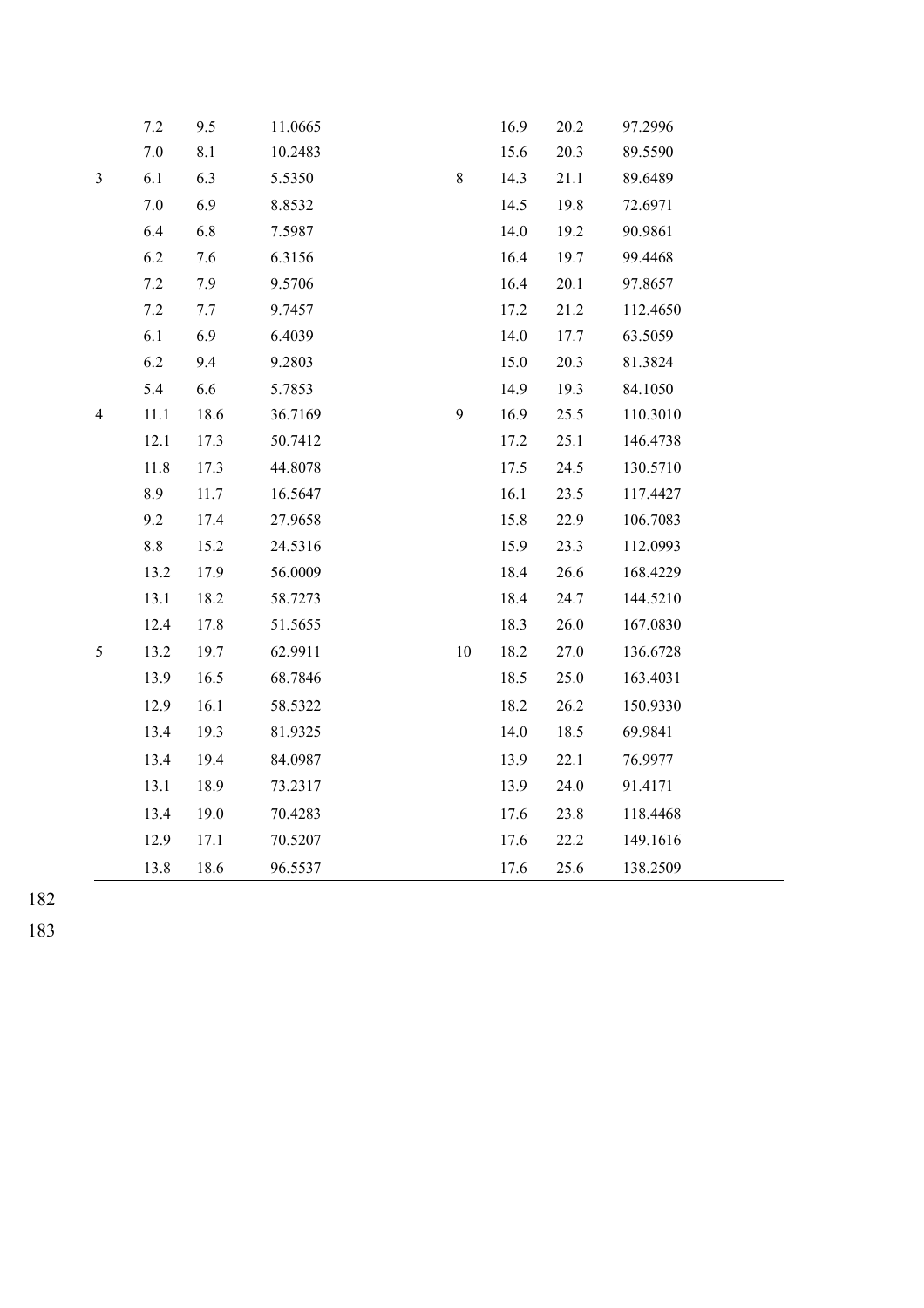|                               | Leave-one-out                                          | Model 1                                   | Model 2                                | .                                    | Model 7                                   |
|-------------------------------|--------------------------------------------------------|-------------------------------------------|----------------------------------------|--------------------------------------|-------------------------------------------|
| Validation data<br>(Plot AGB) | Training data<br>(Plot AGB and<br>Predictor variables) | Simulated<br>data1<br>(Simulated<br>AGB1) | Simulated data2<br>(Simulated<br>AGB2) | Simulated data<br>(Simulated<br>AGB) | Simulated<br>data7<br>(Simulated<br>AGB7) |
| Plot ID                       | Plot ID                                                | Plot ID                                   | Plot ID                                | Plot ID                              | Plot ID                                   |
| $\mathbf{1}$                  | $2 - 30$                                               | 1 S1                                      | 1 S <sub>2</sub>                       | .                                    | 1 S7                                      |
| $\overline{2}$                | $1,3-30$                                               | 2 S1                                      | 2 S <sub>2</sub>                       | $\cdots$                             | 2 S7                                      |
| $\overline{3}$                | $1 - 2,4 - 30$                                         | 3 S1                                      | 3 S <sub>2</sub>                       | .                                    | 3 S7                                      |
| $\cdots$                      | .                                                      | .                                         | $\cdots$                               | $\ddots$                             | $\cdots$                                  |
| 29                            | $1-28,30$                                              | 29 S1                                     | 29 S <sub>2</sub>                      | .                                    | 29 S7                                     |
| 30                            | $1-29$                                                 | 30 S1                                     | 30 S <sub>2</sub>                      | $\cdots$                             | 30 S7                                     |
| AGB(group M)                  |                                                        | AGB(group1)                               | AGB(group2)                            | $\ldots$                             | AGB(group7)                               |
|                               |                                                        |                                           |                                        |                                      |                                           |
|                               |                                                        | MAE1, MRE1<br>and RMSE1                   | MAE2, MRE2<br>and RMSE2                | .                                    | MAE7,<br>MRE7 and<br>RMSE7                |

187 **Table B.4** Statistical description of AGB and selected variables for sample plots.

## 188

| Variables            | Mean   | Median | Standard  | variable       | Minimum | Maximum |  |
|----------------------|--------|--------|-----------|----------------|---------|---------|--|
|                      |        |        | deviation | coefficient    |         |         |  |
| Aboveground biomass, |        |        |           |                |         |         |  |
| AGB(t/ha)            | 47.34  | 46.64  | 34.46     | 0.73           | 1.02    | 135.79  |  |
| Longitude, long      | 117.48 | 117.47 | 0.02      | $0.13*10^{-5}$ | 117.45  | 117.5   |  |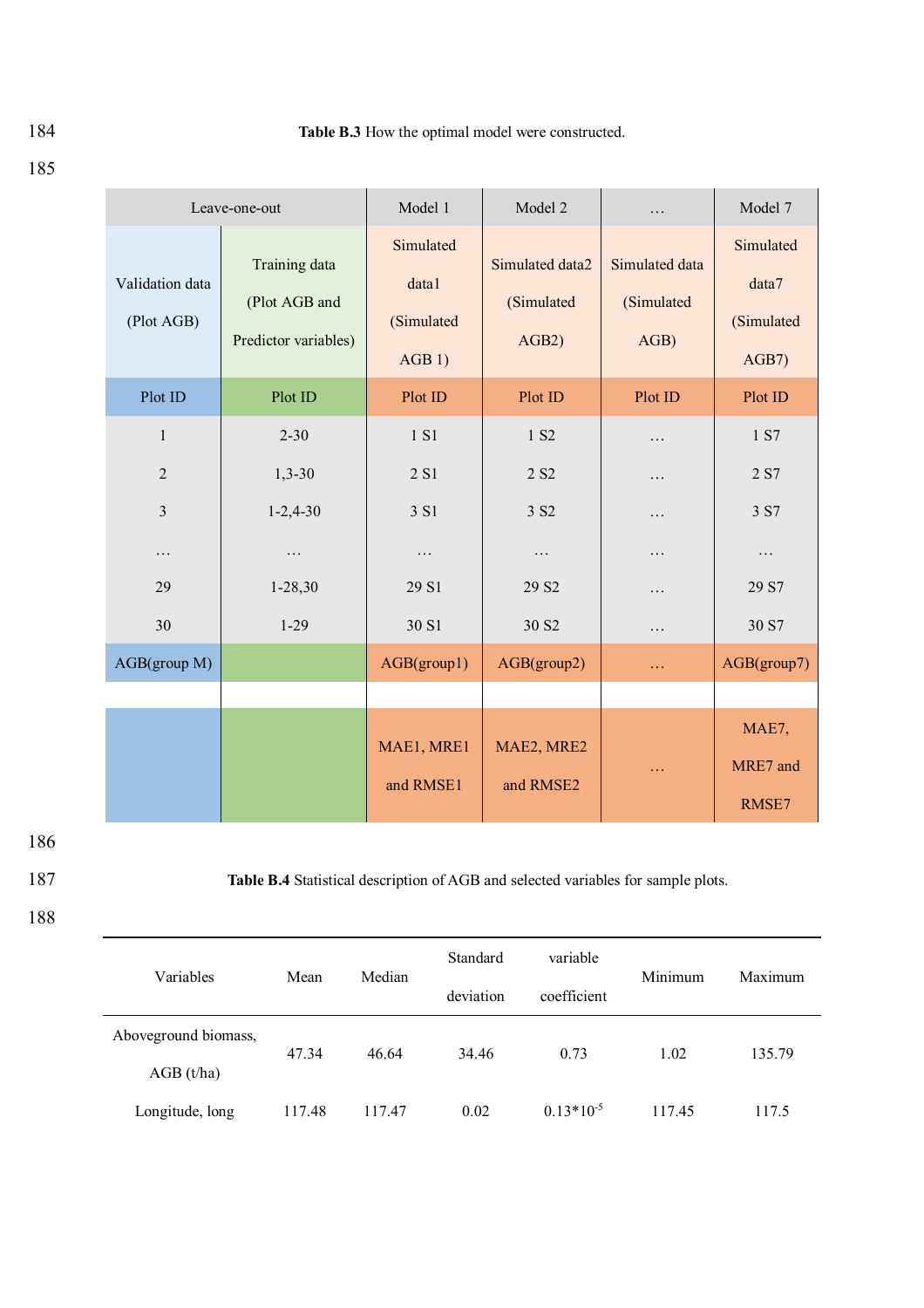| Diameter at breast | 12.29 | 13.19 | 4.48 | 0.36 | 2.19 | 17.99 |
|--------------------|-------|-------|------|------|------|-------|
| height, DBH (cm)   |       |       |      |      |      |       |
| Tree height, h (m) | 12.98 | 14.42 | 4.72 | 0.36 | 2.83 | 18.23 |
| Age(a)             | 5.5   | 5.5   | 2.92 | 0.53 |      | 10    |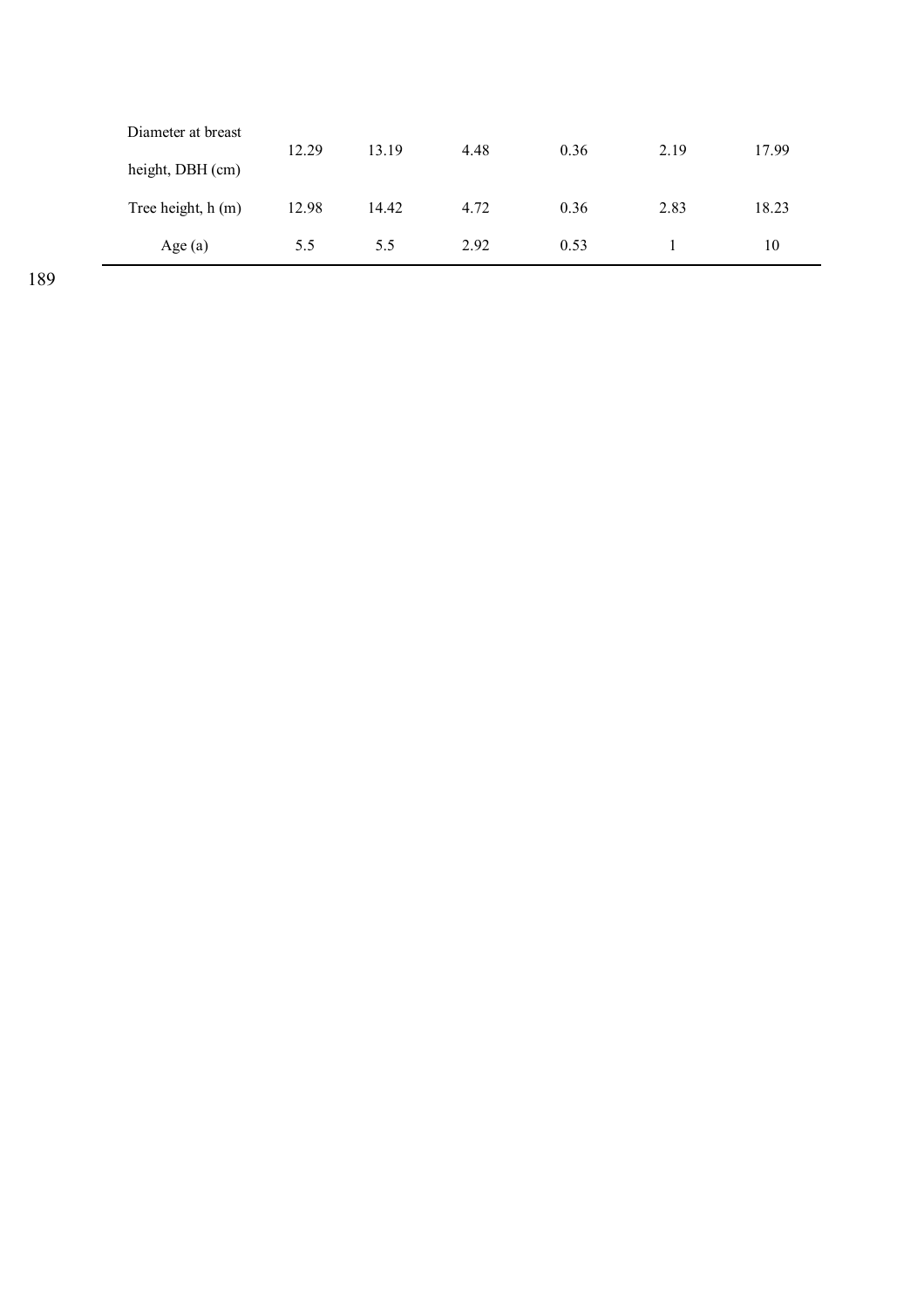| <b>Model</b>                                      | <b>Description</b>                                                                                                                                                                                                                                                                                               | Interpretation                                                                                                                                                                                                                                                                                                                                                                               |  |  |
|---------------------------------------------------|------------------------------------------------------------------------------------------------------------------------------------------------------------------------------------------------------------------------------------------------------------------------------------------------------------------|----------------------------------------------------------------------------------------------------------------------------------------------------------------------------------------------------------------------------------------------------------------------------------------------------------------------------------------------------------------------------------------------|--|--|
| accuracy index<br>Mean Absolute<br>Error<br>(MAE) | Mean absolute error is the mean of the<br>absolute deviations of all individual<br>measurements from arithmetical mean values.                                                                                                                                                                                   | The mean of absolute deviations of the true<br>biomass of the 90 parse trees from the average<br>biomass of 90 parse trees obtained from a<br>given simulation method. Because the<br>deviations are expressed in absolute values, the<br>mean absolute error will not be cancelled by<br>positive and negative numbers. Therefore, the<br>mean absolute error can better reflect the actual |  |  |
| Mean Relative<br>Error<br>(MRE)                   | Mean relative error is the average value of the<br>relative error, which is usually expressed as<br>the absolute value, i.e., the absolute value of<br>mean relative error. The relative error is the<br>ratio of the absolute error to the measured<br>value or the average of multiple<br>measurements.        | situation of the prediction error.<br>The average value of the ratio of the absolute<br>error (the absolute value of the difference<br>between the true value and the simulated value)<br>for the biomass of each of the 90 parse trees to<br>the simulated values. It is used to analyze the<br>accuracy and precision of the results.                                                      |  |  |
| Root Mean Square<br>Error<br>(RMSE)               | Square root of the ratio between the square of<br>the deviation of the observed value from the<br>true value and n, the number of observations.<br>In actual measurement, the number of<br>observations n is always limited, and the true<br>value can only be substituted by the most<br>reliable (best) value. | The average of the square root of the following<br>value: for a real value and a simulated value of<br>the biomass of each of 90 parse trees, the<br>square of their difference divided by 90.<br>Because the results are very sensitive to the<br>extremely large or small errors in a set of<br>measurements, it can better reflect the<br>precision of the measurement.                   |  |  |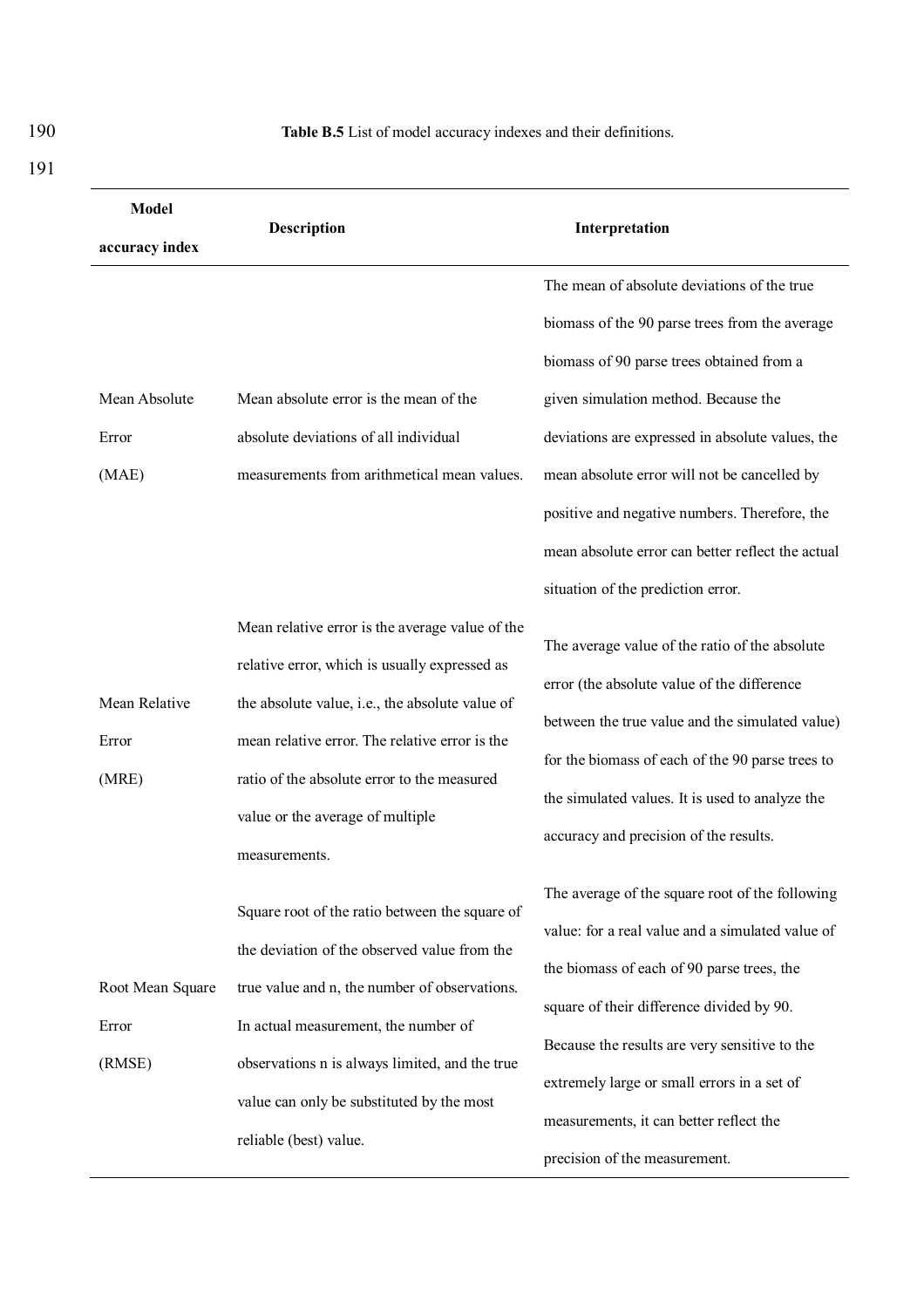192 **Table B.6** Leave-on-out cross validation for machine learning (support vector machine, artificial neural network, 193 and random forest), spatial statistical analysis (P-BSHDE), and results from the combination of the two.

| ٦<br>۰.<br>v |  |
|--------------|--|
|--------------|--|

| Method             | <b>MAE</b> | <b>MRE</b> | <b>RMSE</b> |
|--------------------|------------|------------|-------------|
| <b>SVM</b>         | 11.167837  | 0.2478704  | 10.387622   |
| <b>ANN</b>         | 12.148633  | 0.2669469  | 10.387868   |
| RF                 | 10.155275  | 0.2593000  | 9.429181    |
| <b>P-BSHADE</b>    | 18.371450  | 0.3912975  | 14.077459   |
| SVM-&P-BSHADE      | 6.882970   | 0.1246758  | 6.303799    |
| $ANN-& P-BSHADE$   | 10.135638  | 0.2049183  | 9.633279    |
| $RF - \& P-BSHADE$ | 5.678865   | 0.1296616  | 5.299004    |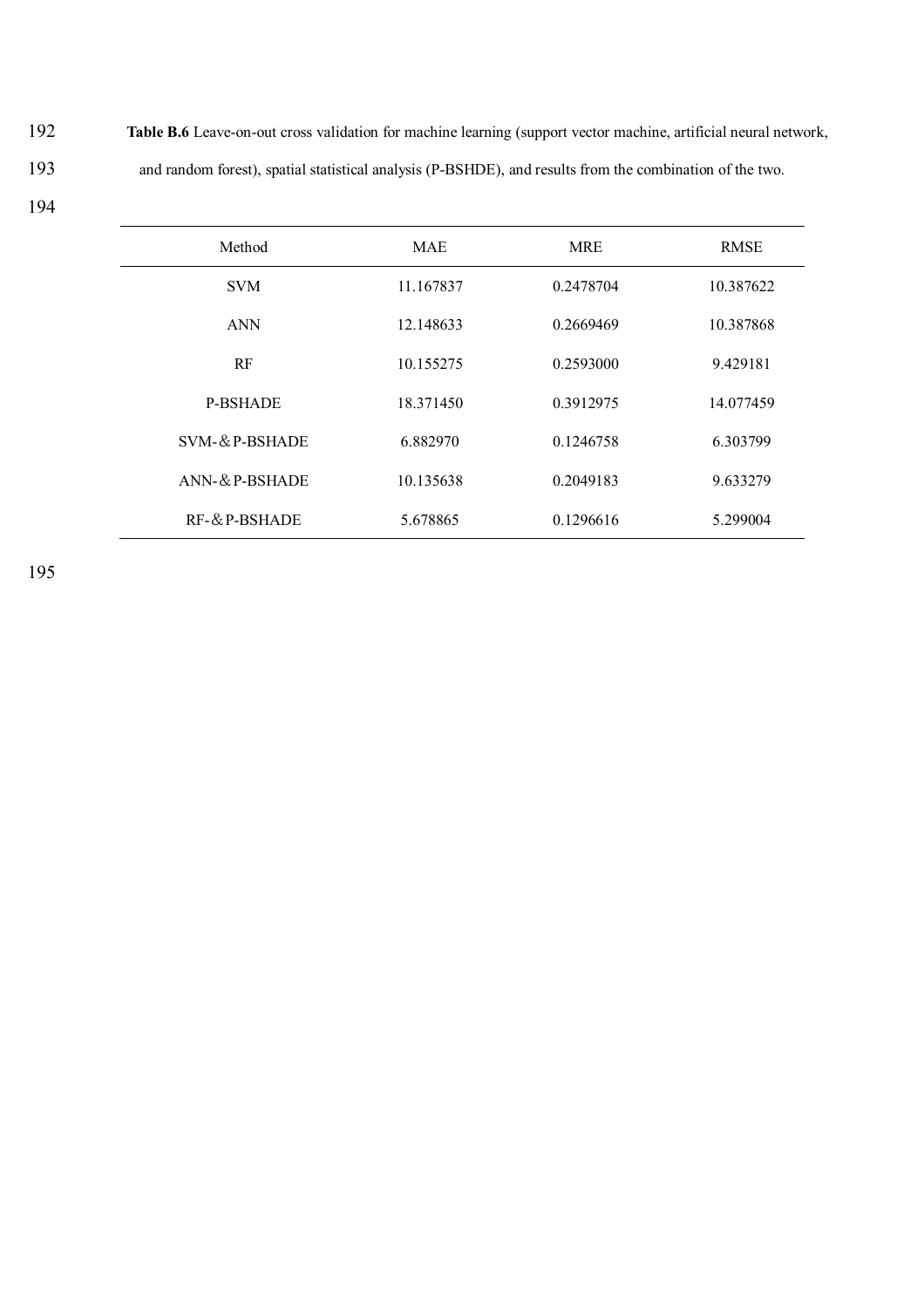**S3**



**Figure C.1** Spatial autocorrelation report.